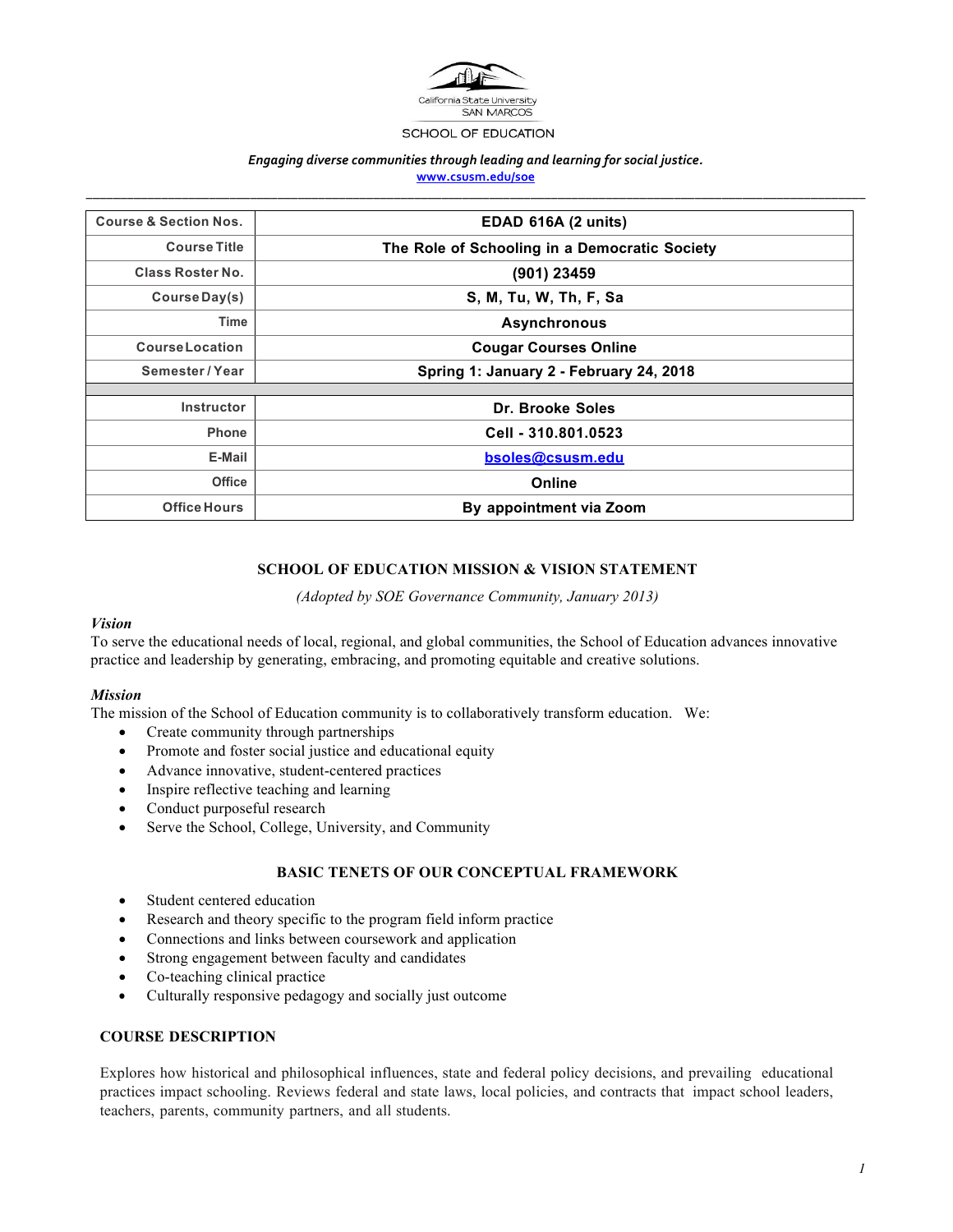# **Course Prerequisites**

Admission to the program.

### **Course Objectives**

The course objectives, assignments, student learning outcomes, and assessments have been aligned with the following CCTC standards:

### **MA in Educational Administration Program Student Learning Outcomes (PSLO)**

Students graduating with a Master of Arts in Educational Administration will master the following outcomes:

- Meet the required standards for dispositions for the profession (measured through EDAD 610, EDAD 618A, EDAD 620 surveys)
- Demonstrate proficiency in the California Administrator Performance Expectations (measured through the EDAD 620 digital portfolio)
- Develop and apply research skills to address practice within the candidate's teaching setting (measured through EDAD 618A, EDAD 618B case study and action plan to improve school achievement).
- Analyze and integrate research (EDUC 622, EDUC 698 thesis)

### **Course Objectives and the California Administrator Performance Expectations (CAPES, Dec., 2016 CCTC adoption)**

The course objectives have been aligned with the CCTC standards for a California Preliminary Administrative Services Credential. This course is designed to help teachers seek skills, knowledge, and attitudes necessary to assist schools and districts in implementing effective programs for all students. The successful candidate will be able to merge theory and practice in order to realize a comprehensive and extensive educational program for all students. Candidates will be required to formally align demonstration of mastery of the following California Administrators Performance Expectations (CAPE) Leadership Standards from this course with one or more of their Field Experiences:

CAPE 9. Managing Organizational Systems and Human Resources CAPE 12. Community Involvement CAPE 14. Ethical Decision-Making CAPE 15. Ethical Action

# **Leadership Standards, CCTC, 2013**

This course will provide opportunities for participants to develop their leadership knowledge, skills, and depositions under the following the California Category II Curriculum Standards:

- Program Standard 6: Visionary Leadership: actionable and sustainable vision of teaching and learning that is responsive to the changing context of a given school
- Program Standard 7: Instructional Leadership: knowledge of the standards and the ability to monitor teaching and give feedback
- Program Standard 8: School Improvement Leadership: increases his/her capacity to communicate and lead others in continuous improvement
- Program Standard 9: Professional Learning and Growth Leadership: model and facilitate PD, including collaboration
- Program Standard 10: Organizational and Systems Leadership: understand, align, and integrate organizational structures, including resource management
- Program Standard 11: Community Leadership: communicate about the school and share with a broad range of stakeholders.

#### **Unique Course Requirements**

This course may not be taken for credit by students who have received credit for EDAD 634A.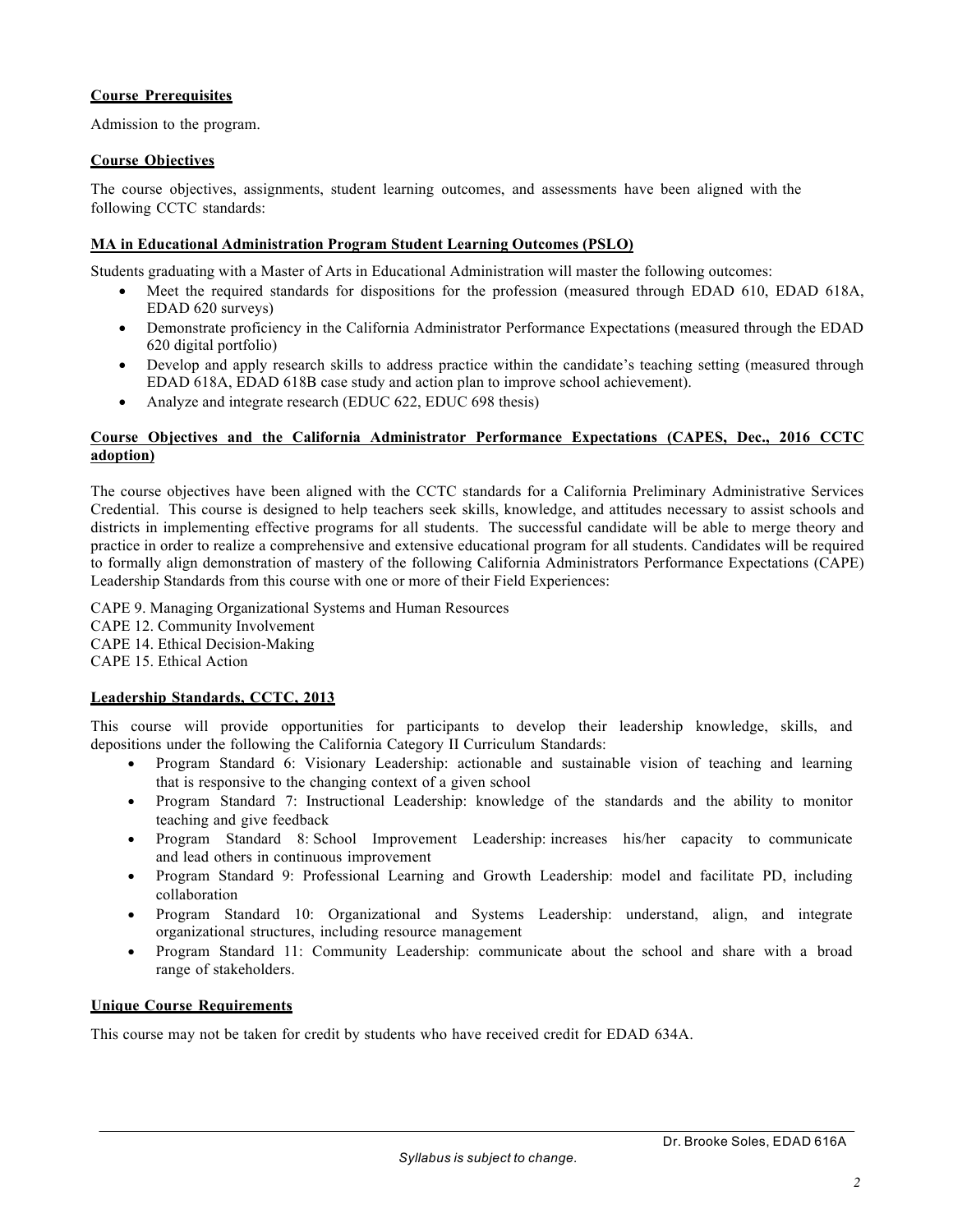# **Course Norms**

- Go deep and look for root causes
- Stay engaged
- Assume best intentions
- Speak your truth
- Respect colleagues by sharing online space and posting on time
- Respect diverse ideas
- Maintain confidentiality

# **Expected Dispositions for the Education Profession**

Education is a profession that has, at its core, certain dispositional attributes that must be acquired and developed. Teaching and working with learners of all ages requires not only specific content knowledge and pedagogical skills, but positive attitudes about multiple dimensions of the profession. The School of Education has identified six dispositions that must be evident in teacher candidates: social justice and equity, collaboration, critical thinking, professional ethics, reflective teaching and learning, and life-long learning. There are two additional dispositions for school leaders: visionary and ready to lead. These dispositions have observable actions that will be assessed throughout the preparation program. For each dispositional element, there are three levels of performance - *unacceptable*, *initial target*, and *advanced target*. The description and rubric for the three levels of performance offer measurable behaviors and examples. At a minimum, candidates are expected to meet the level of *initial target* during the program.

# **REQUIRED TEXT**

Please purchase hard copy or digital, or borrow the following resources prior to the first class:

- Kemerer, Frank R. and Sansom, Peter, *California School Law,* 3rd ed., Stanford Law Books (Stanford University Press), 2013. *This text has a free PDF update from 2013 that will be provided in our course.*
- Andelson, S. "FRISK documentation model." *Fundamentals for Evaluators in Addressing Below-Standard Employee Performance* (2014).

# **Recommended Texts**

- Biegel, Stuart, *Education and the Law (American Casebooks),* 2nd ed., Hardcover, West, 2009.
- Essex, Nathan L. (2014). *A teacher's pocket guide to school law, 3rd ed.* Upper Saddle River, NY: Pearson Education, Inc.

# **Final Exam Statement**

There will be no final exam.

# **COURSE LEARNING OUTCOMES**

Upon successful completion of this course, students will:

- Know and understand how various historical and present federal and state laws and policy have impacted school and district policies as they relate to employee relations, student conduct, and student and parent rights.
- Research specific local issues and policies that are aligned with federal and state laws.
- Examine the personnel management process as a method of meeting legal standards within a diverse organization.
- Be introduced to school law and district governance
- Understand retention, progressive discipline, and dismissal of employees
- Learn FRISK documentation techniques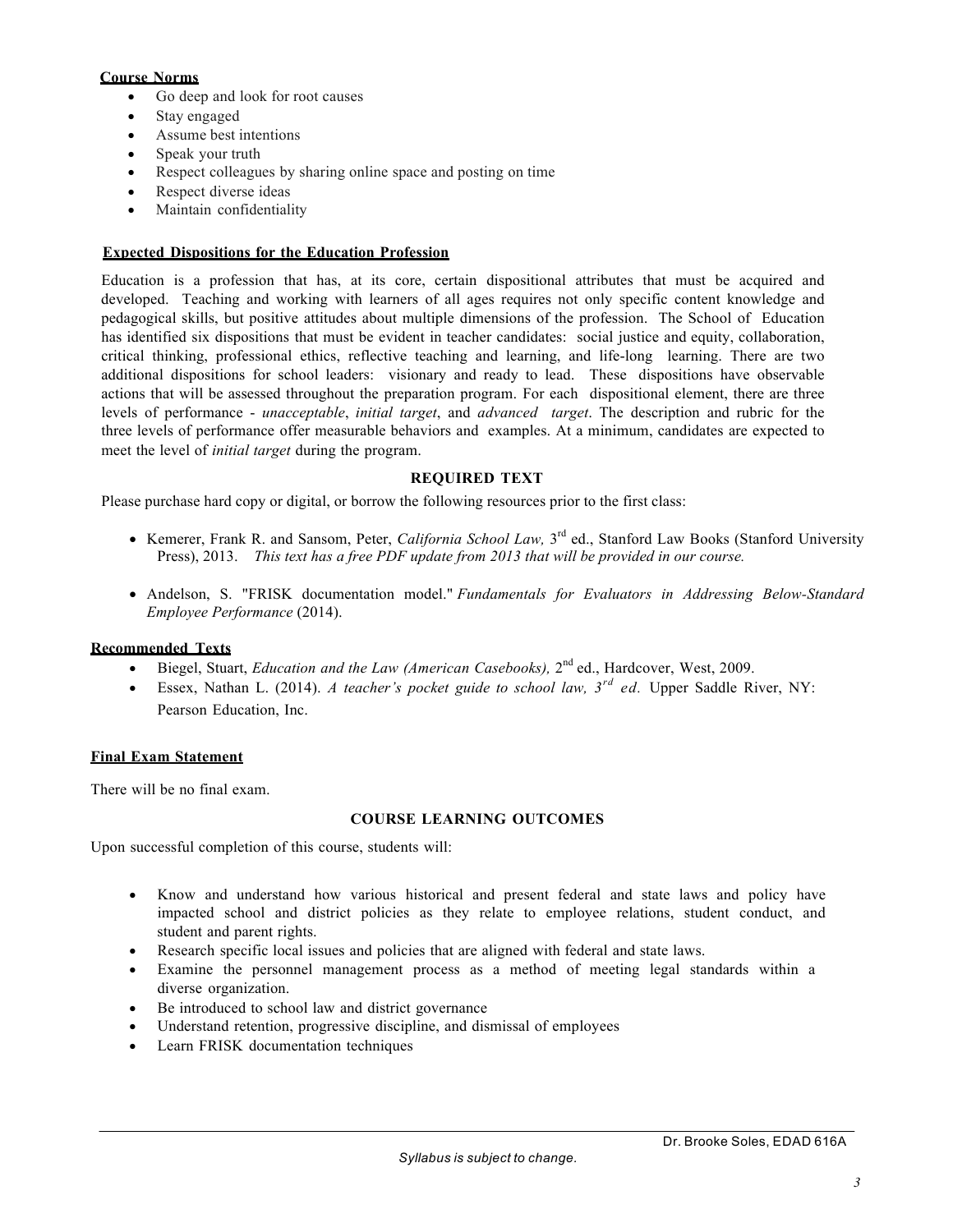- Study:
	- o Student discipline and safety
	- o Special education law
	- o Harassment, discrimination, freedom of speech law and cases
	- o Religion in the schools
	- o Liability and litigation

### **All University Writing Requirement**

The All-University Writing Requirement of 1700 words for a 2-unit course, is satisfied through assignment.

### **Electronic Communication Protocol**

Electronic correspondence is a part of your professional interactions. If you need to contact the instructor, e-mail is often the easiest way to do so. It is my intention to respond to all received e-mails in a timely manner. Please be reminded that e-mail and on-line discussions are a very specific form of communication, with their own nuances and etiquette. For instance, electronic messages sent in all upper case (or lower case) letters, major typos, or slang, often communicate more than the sender originally intended. With that said, please be mindful of all e-mail and on-line discussion messages you send to your colleagues, to faculty members in the School of Education, or to persons within the greater educational community. All electronic messages should be crafted with professionalism and care.

Things to consider:

- Would I say in person what this electronic message specifically says?
- How could this message be misconstrued?
- Does this message represent my highest self?
- Am I sending this electronic message to avoid a face-to-face conversation?

In addition, if there is ever a concern with an electronic message sent to you, please talk with the author in person in order to correct any confusion.

# **COURSE REQUIREMENTS AND GRADED COURSE COMPONENTS**

Executive summaries: (10 points each) reference the *How to write an executive summary* document in the course module; these summaries shall be approximately 700-800 words no more than three pages, double-spaced.

Write your story: (10 points each) review the *Storytelling making meaning* protocol document in the course module. You will have only five minutes to tell your story, thus, only write five minutes worth of speech. A *protocol* is a structured process or guideline to promote meaningful and efficient communication, problem solving, and learning. Protocols used within a group that shares common values, permit an honest, deeply meaningful, and often intimate type of conversation which people are not in the habit of having, building skills and culture needed for successful collaboration.

Synchronous Zoom Meet Ups: (10 points each; 2 meetings total) these *live Zoom Meetings* will occur two times; you will receive 10 points for attending and participating. If you are unable to attend a Zoom meeting, please inform the instructor. In addition, the videos will be archived and uploaded to each week's course module for your review to you can participate in the storytelling reflections assignment. Invitations will be posted in the course module. Download and become knowledgeable about Zoom *prior* to our first meeting: **https://csusm.zoom.us**

Storytelling reflections: (10 points each) review *Course Norms* in providing reflections. Students are sharing personal stories, and it is pertinent we respect this process.

Problem solving scenario: (20 points): **(1)** Write the following - **Identify the issue**: Identify a school issue you are struggling with currently. **Identify applicable laws**: Identify what laws may affect solving the problem or are already present within the issue. **Identify potential legal changes**: Identify what laws might need to be changed to assist you in solving the problem and how you would change those laws identified. How do I apply what I have learned in this course to a real-life education law and personnel administration scenario? Post this Problem Solving Scenario as described above. **(2)** In addition, include one personalized FRISK document to address your issue from Chapter 11 written specifically to support action.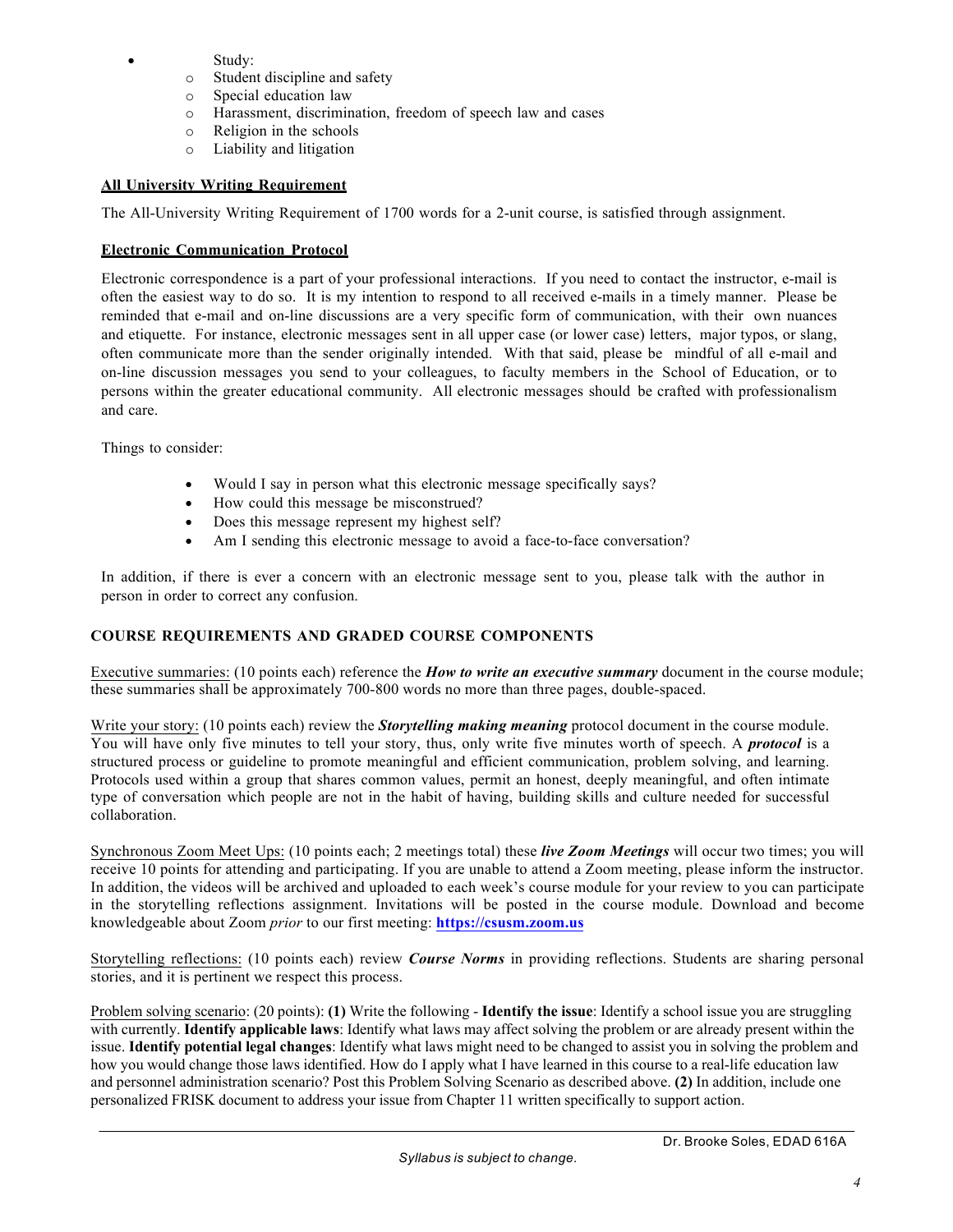# **SCHEDULE AND COURSE OUTLINE**

| Date     | <b>Topic and Text</b>                                                                                                                                                                                                                           | Assignment                                                                                                                                                                                                                                                                                                                                                                                                                                                                                                                                                                                                                                                                                                                                                                                                                                                                                                                                                                                                | Due Date          |
|----------|-------------------------------------------------------------------------------------------------------------------------------------------------------------------------------------------------------------------------------------------------|-----------------------------------------------------------------------------------------------------------------------------------------------------------------------------------------------------------------------------------------------------------------------------------------------------------------------------------------------------------------------------------------------------------------------------------------------------------------------------------------------------------------------------------------------------------------------------------------------------------------------------------------------------------------------------------------------------------------------------------------------------------------------------------------------------------------------------------------------------------------------------------------------------------------------------------------------------------------------------------------------------------|-------------------|
| Module 2 | Law and the<br>California Schooling<br>System; Unions and<br><b>Collective Bargaining</b><br>Text: Preface<br>and Chapters 1<br>and 4, Updates,<br>CA School Law                                                                                | Executive Summary: What are the main sources of law and legal<br>obligation that apply to California public schools from Chapters 1<br>and 4, CA School Law? Provide an executive summary of these<br>chapters and post.<br>Writing Your Story: Read the Balanced Leadership paper, watch<br>the second-order change video with Dr. Marzano, and write a<br>brief story about a time when issues a legal issue challenged your<br>values as a teacher and how a second-order change may or may<br>not have affected this experience. Reference Chapter 1 as a guide.<br>Storytelling Response: Post your substantive reflection regarding<br>this week's story.                                                                                                                                                                                                                                                                                                                                           | Sunday<br>11:59pm |
| Module 3 | Attendance,<br>Instruction, and<br>Assessment; Equity<br>Adequacy, and<br>School Finance;<br>Employment;<br>Rights of<br>Expression; Race<br>and Gender<br>Discrimination<br>Text: Chapters 2, 3,<br>5, 6, and 11,<br>Updates, CA School<br>Law | Executive Summary: What is the nature and scope of our Sunday 11:59pm<br>obligation as educators and school administrators to prevent,<br>protect against, and remedy discrimination? Who is protected<br>under the laws against discrimination? To what extent do the<br>well-recognized rights of freedom of expression and association<br>protect school employees or students who criticize their school?<br>Who do not follow school rules (e.g. dress code)? Provide an<br>executive summary of the two (2) chapters that inspired story for this<br>week.<br>Write Your Story: Watch the Courageous Conversations about<br>Race videos with Glenn Singleton and Three Keys to a Successful<br>Hard Conversation with Jennifer Abrams. Then, write your brief<br>story about a difficult conversation you would like to have with<br>someone regarding issues presented in Chapters 2, 3, 5, 6, or 11.<br>Storytelling Reflection: Post your substantive reflection regarding this<br>week's story. |                   |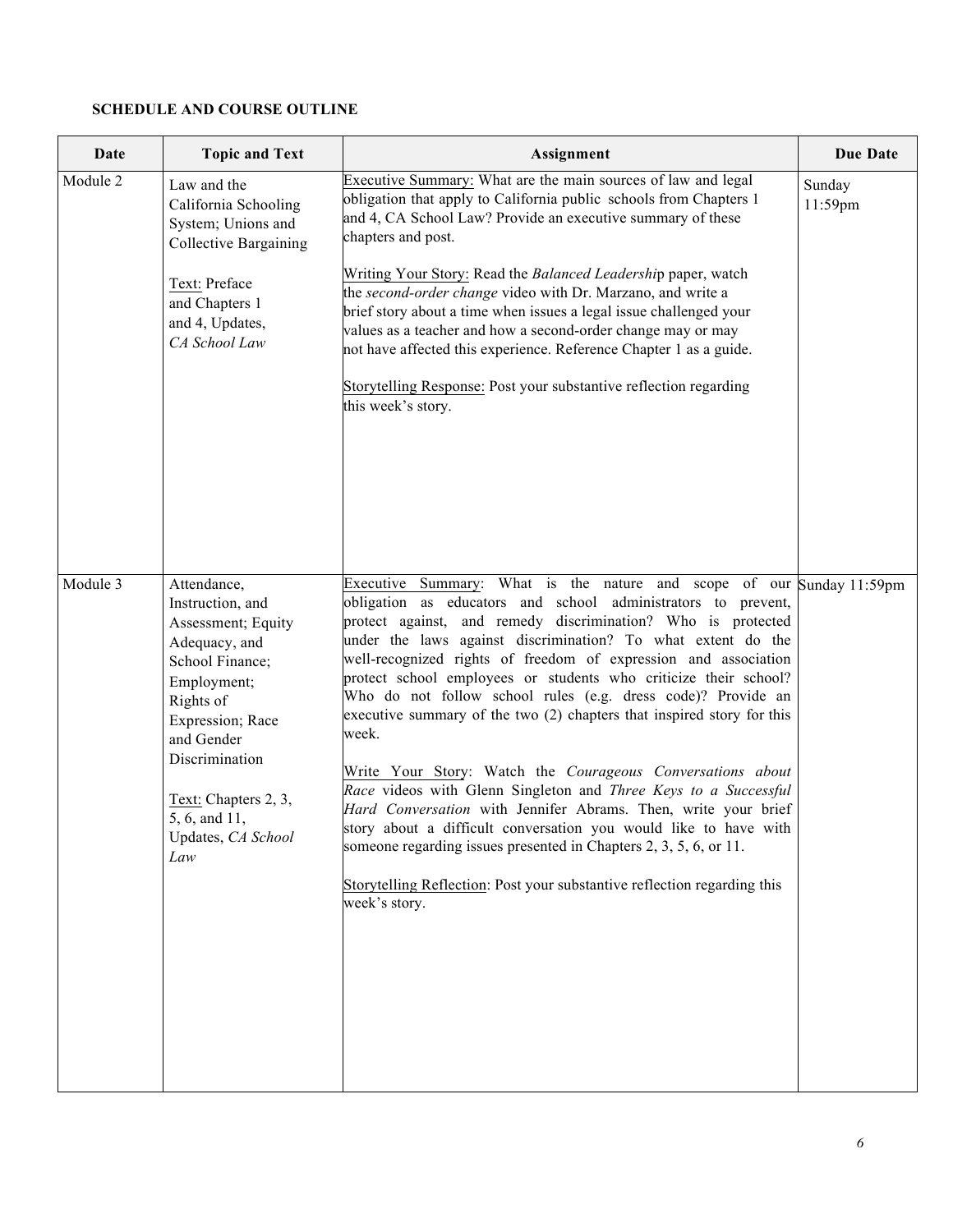| Date     | <b>Topic and Text</b>                                                                                                                                                                                                                                              | Assignment                                                                                                                                                                                                                                                                                                                                                                                                                                                                                                                                                                                                                                                                                                                                                                                                                                                                                                                          | <b>Due Date</b> |
|----------|--------------------------------------------------------------------------------------------------------------------------------------------------------------------------------------------------------------------------------------------------------------------|-------------------------------------------------------------------------------------------------------------------------------------------------------------------------------------------------------------------------------------------------------------------------------------------------------------------------------------------------------------------------------------------------------------------------------------------------------------------------------------------------------------------------------------------------------------------------------------------------------------------------------------------------------------------------------------------------------------------------------------------------------------------------------------------------------------------------------------------------------------------------------------------------------------------------------------|-----------------|
| Module 4 | Students with<br>Disabilities; and,<br>Student Discipline,<br>Public Access,<br>Privacy, and<br>Student Search and<br>Seizure; Legal<br>Liabilities<br>Text: Chapters 8-<br>10, Chapter 12;<br>Updates;<br>Appendices A-C;<br>and, List of Cases,<br>CA School Law | Executive Summary: What are the parameters of a school's authority<br>to hold its students accountable (e.g., can a school discipline its<br>students for behavior that occurs off campus during non-school<br>hours)? What are the requirements of due process? Provide an<br>executive summary of the two (2) chapters that inspired your story for<br>this week.<br>Write Your Story: Watch the Educational Leadership with Dr.<br>Douglas Reeves video and write your story regarding an<br>experience you had within the school context as an aspiring<br>educational leader regarding issues addressed in Chapter 8-10, 12,<br>and how you may take specific leadership actions to improve<br>student achievement (e.g., leadership values, monitoring what the<br>adults do, professional development linked to student needs).<br>Storytelling Reflection: Post your substantive reflection regarding<br>this week's story. | Sunday 11:59pm  |
| Module 5 | FRISK framework;<br>Recording Employee<br>Performance; Facts;<br>Rule<br>Text: Chapters 1-4,<br><i>FRISK</i>                                                                                                                                                       | Executive Summary: Provide an executive summary of Chapters 1-4.<br>Writing Your Story: Write your story regarding an experience you<br>had within the school context as an aspiring educational leader<br>regarding issues addressed in Chapters 1-4.<br>Storytelling Response: Post your substantive reflection regarding<br>this week's story to a colleague.<br>Anonymous Midterm Survey: Complete!                                                                                                                                                                                                                                                                                                                                                                                                                                                                                                                             | Sunday 11:59pm  |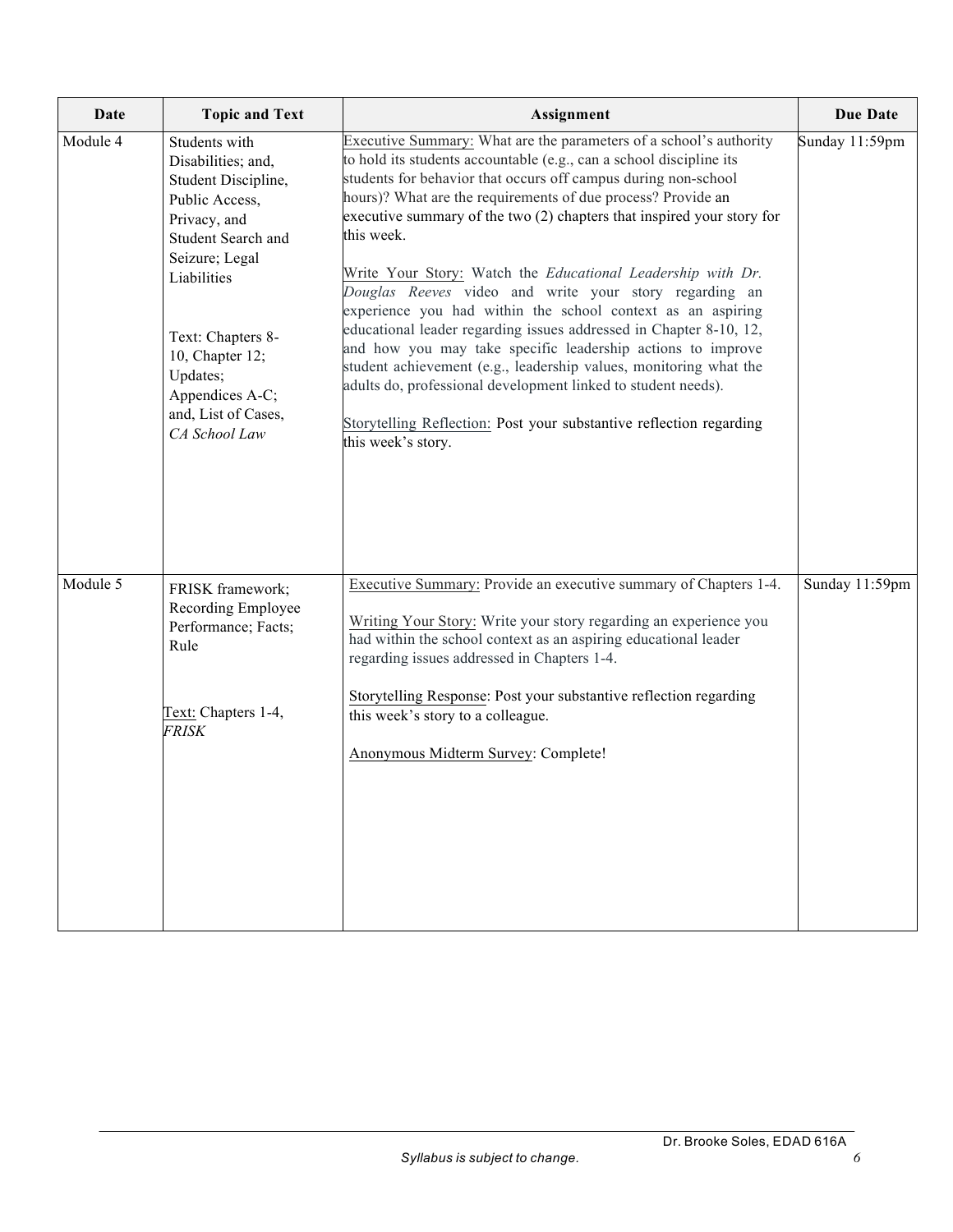| Date     | <b>Topics</b>                                     | <b>Assignments</b>                                                                                                           | <b>Due Dates</b> |
|----------|---------------------------------------------------|------------------------------------------------------------------------------------------------------------------------------|------------------|
| Module 6 | Impact;                                           | Executive Summary: What are the key concepts to human                                                                        | Sunday 11:59pm   |
|          | Suggestions/Directions;                           | resources in a school or district setting? Provide an executive                                                              |                  |
|          | Knowledge; Progressive                            | summary to Chapters 5-11, FRISK.                                                                                             |                  |
|          | Intervention; Framing the                         |                                                                                                                              |                  |
|          | FRISK Message; FRISK                              | Write Your Story and Storytelling Response: Write your story                                                                 |                  |
|          | Strategic Planning; Templates<br>and Sample FRISK | regarding an experience you had or witnessed within the school<br>context regarding an issue that disrupted an instructional |                  |
|          |                                                   | program or classroom lesson, how could have FRISK assisted<br>to remedy this issue? Post your substantive reflection         |                  |
|          | Text: Chapters 5-<br>11, FRISK                    | regarding this week's story.                                                                                                 |                  |
|          |                                                   |                                                                                                                              |                  |
|          |                                                   |                                                                                                                              |                  |
|          |                                                   |                                                                                                                              |                  |
|          |                                                   |                                                                                                                              |                  |
|          |                                                   |                                                                                                                              |                  |
|          |                                                   |                                                                                                                              |                  |
|          |                                                   |                                                                                                                              |                  |
|          |                                                   |                                                                                                                              |                  |
|          |                                                   |                                                                                                                              |                  |

| Module 7 | Problem Solving Scenario:<br>Law Meets Practical<br>Application<br>Text: CA School Law and<br><b>FRISK</b> | Problem Solving Scenario: Identify the issue: Identify<br>a school issue you are struggling with currently.<br>Identify applicable laws: Identify what laws may<br>affect solving the problem or are already present<br>within the issue. Identify potential legal changes:<br>Identify what laws might need to be changed to assist<br>you in solving the problem and how you would<br>change those laws identified. How do I apply what I<br>have learned in this course to a real-life education law<br>and personnel administration scenario? Post this<br>Problem Solving Scenario including one (1) FRISK<br>document from Chapter 11 written specifically to<br>support your addressing this issue.<br>Write Your Story and Storytelling Response: Write your<br>story regarding an experience you had or witnessed within<br>the school context regarding a potential legal concerns as<br>identified this week's Problem Solving Scenario. Post your<br>substantive reflection regarding a story from this week. | Sunday 11:59pm |
|----------|------------------------------------------------------------------------------------------------------------|---------------------------------------------------------------------------------------------------------------------------------------------------------------------------------------------------------------------------------------------------------------------------------------------------------------------------------------------------------------------------------------------------------------------------------------------------------------------------------------------------------------------------------------------------------------------------------------------------------------------------------------------------------------------------------------------------------------------------------------------------------------------------------------------------------------------------------------------------------------------------------------------------------------------------------------------------------------------------------------------------------------------------|----------------|
|          |                                                                                                            | Anonymous Course Survey: Complete!                                                                                                                                                                                                                                                                                                                                                                                                                                                                                                                                                                                                                                                                                                                                                                                                                                                                                                                                                                                        |                |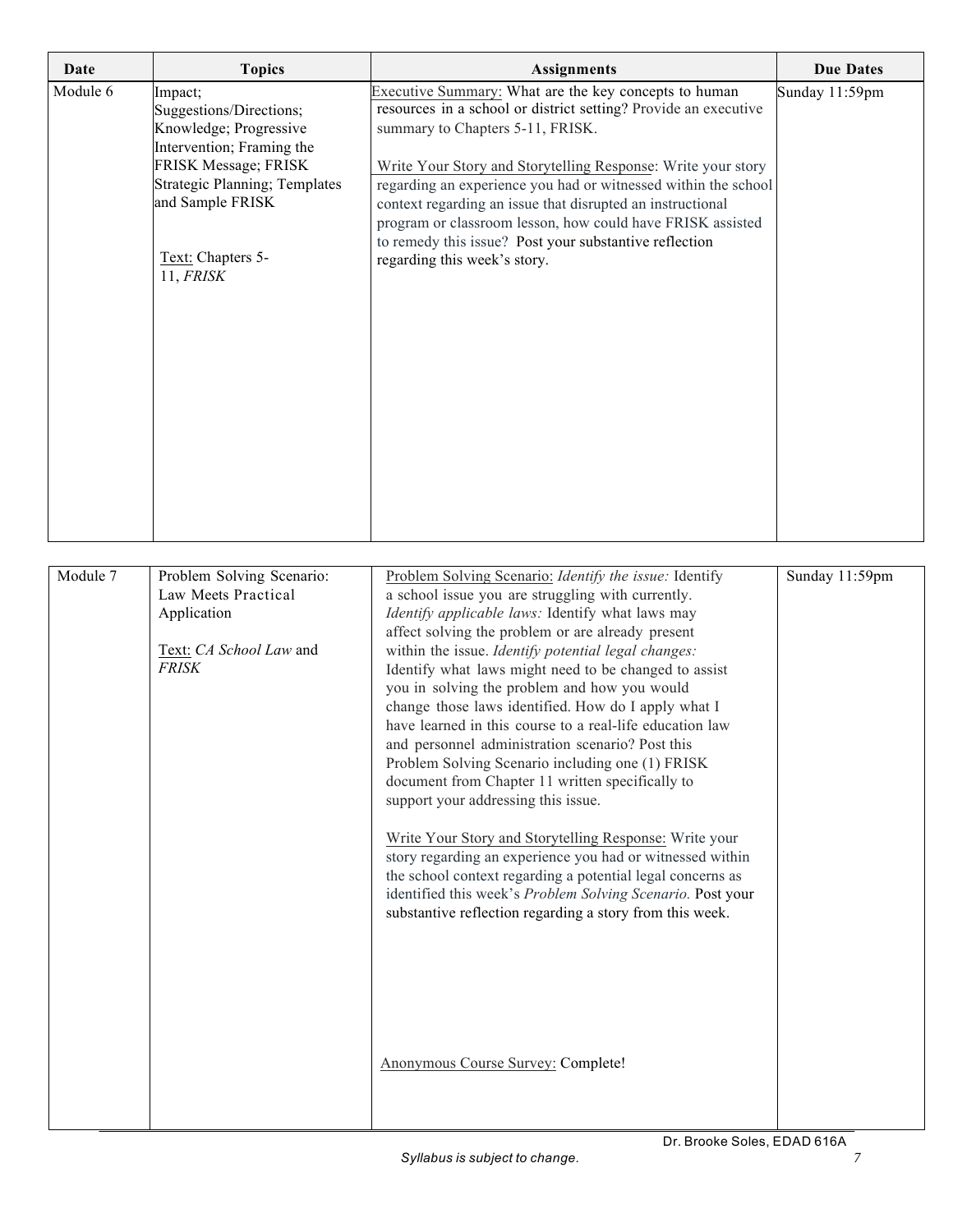### **Grading Standards**

Late work will not be accepted unless previously approved by instructor.

 $93-100% = A$  $90-92% = A$  $87-89\% = B+$  $83-87% = B$  $80-82% = B$ Below  $80\%$  = C or below

# **Grading Rubric**

|                  | Distinguished (9-10)                                                                                                                                                                                                                                                                                                                                        | Proficient (6-8)                                                                                                                                                                                                                                                                               | Basic $(4-7)$                                                                                                                                                                                                                                                                                                                            | Unsatisfactory (0-3)                                                                                                                                                                                                                                                                                                                    |
|------------------|-------------------------------------------------------------------------------------------------------------------------------------------------------------------------------------------------------------------------------------------------------------------------------------------------------------------------------------------------------------|------------------------------------------------------------------------------------------------------------------------------------------------------------------------------------------------------------------------------------------------------------------------------------------------|------------------------------------------------------------------------------------------------------------------------------------------------------------------------------------------------------------------------------------------------------------------------------------------------------------------------------------------|-----------------------------------------------------------------------------------------------------------------------------------------------------------------------------------------------------------------------------------------------------------------------------------------------------------------------------------------|
| <b>MECHANICS</b> | Uses complete sentences,<br>organization is clear and<br>appropriate, tone is<br>professional and<br>respectful, and the<br>posting/final assignment is<br>free of mechanical errors<br>(grammar, spelling, usage)<br>that might impede reader<br>understanding. Follow<br>instructions completely.                                                         | Uses complete sentences,<br>organization is evident,<br>tone is appropriate, and<br>the posting/final<br>assignment includes no<br>more than one<br>mechanicalerror<br>(grammar, spelling,<br>usage) per paragraph that<br>might impede reader<br>understanding. Follows<br>most instructions. | Uses mostly complete<br>sentences, organization<br>could be improved to<br>present a more coherent<br>message, tone is<br>inconsistentbut generally<br>appropriate, and the<br>posting includes 2-3<br>mechanicalerrors<br>(grammar, spelling, usage)<br>per paragraph that impede<br>reader understanding.<br>Follows few instructions. | Usesincomplete<br>sentences, organization is<br>unstructured, tone is<br>inappropriate, and the<br>posting/final assignment<br>includes numerous errors<br>in mechanics (grammar,<br>spelling, usage) in each<br>paragraph, which render<br>the posting difficult to<br>read and/or understand.<br>Did not follow most<br>instructions. |
| <b>CONTENT</b>   | Demonstrates a strong<br>understanding of the<br>concepts, topics, and ideas<br>under discussion, as<br>evidenced by thoughtful<br>and thorough responses and<br>questions that show a clear<br>connection with the course<br>material. The posting/final<br>assignment shows depth of<br>analysis, and includes<br>detailed rationales and/or<br>evidence. | Demonstratesan<br>adequate understanding<br>of the concepts, topics,<br>and ideasunder<br>discussion, as<br>evidenced by posting<br>clear statements in the<br>forum/in final<br>assignment. Includes a<br>few details in the<br>posting.                                                      | Demonstrates a limited<br>understanding of the<br>concepts, topics, and ideas<br>under discussion, as<br>evidenced by posting<br>information that could be<br>derived from prior posts<br>and/or including highly<br>general comments/infinal<br>assignment.                                                                             | Writes a general or<br>superficial posting/final<br>assignment that is<br>unrelated to the<br>discussion at hand<br>and/or posts no<br>comments/turns in no<br>assignment.                                                                                                                                                              |

#### **School of Education/Course Attendance Policy**

Due to the dynamic and interactive nature of courses in the School of Education, all candidates (course participants) are expected to attend all classes and participate actively. At a minimum, candidates (course participants) must attend more than 80% of class time, or s/he may not receive a passing grade for the course at the discretion of the instructor. Individual instructors may adopt more stringent attendance requirements. Should the candidate (course participants) have extenuating circumstances, s/he should contact the instructor as soon as possible. *(Adopted by the COE Governance Community, December, 1997).*